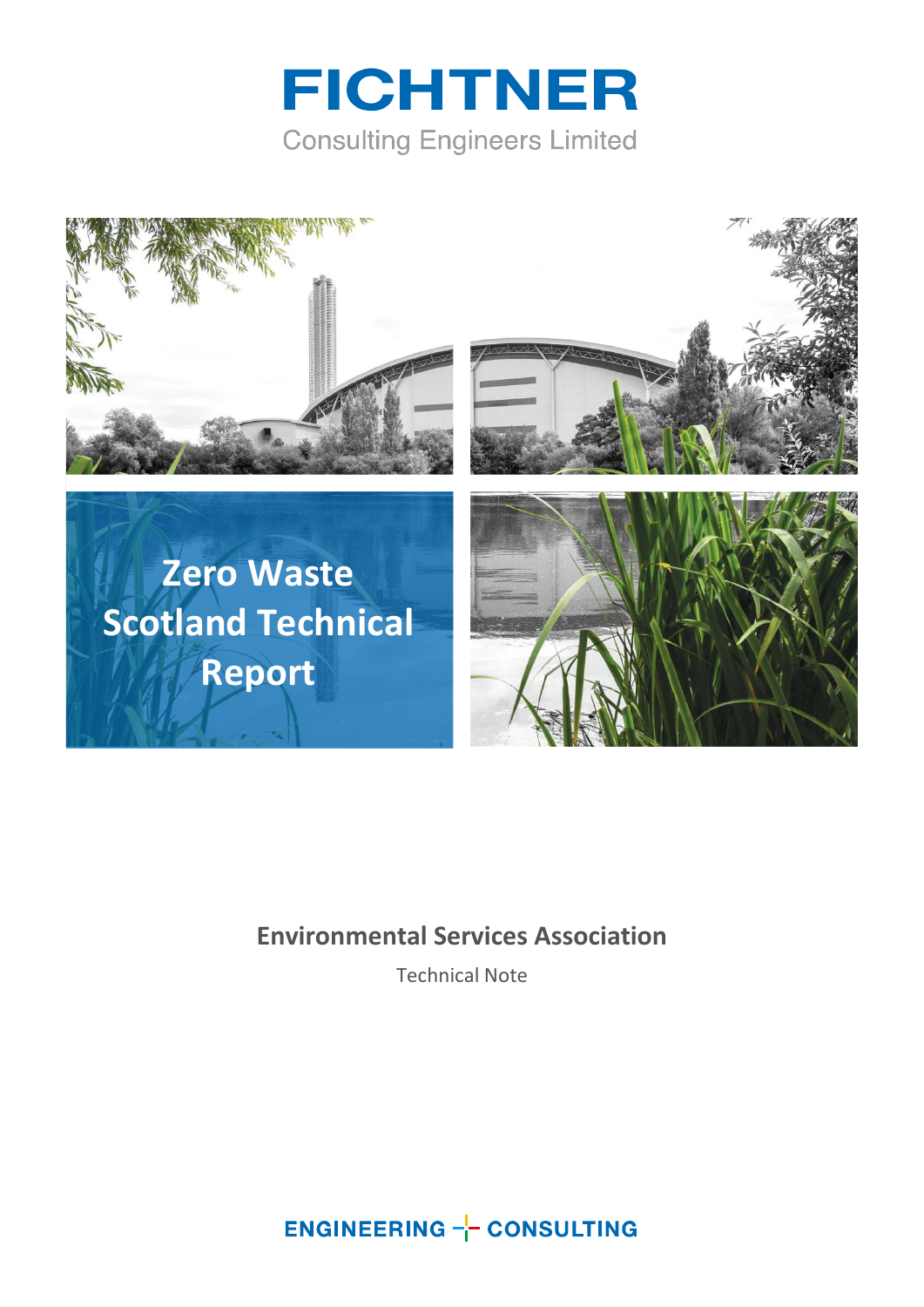# Contents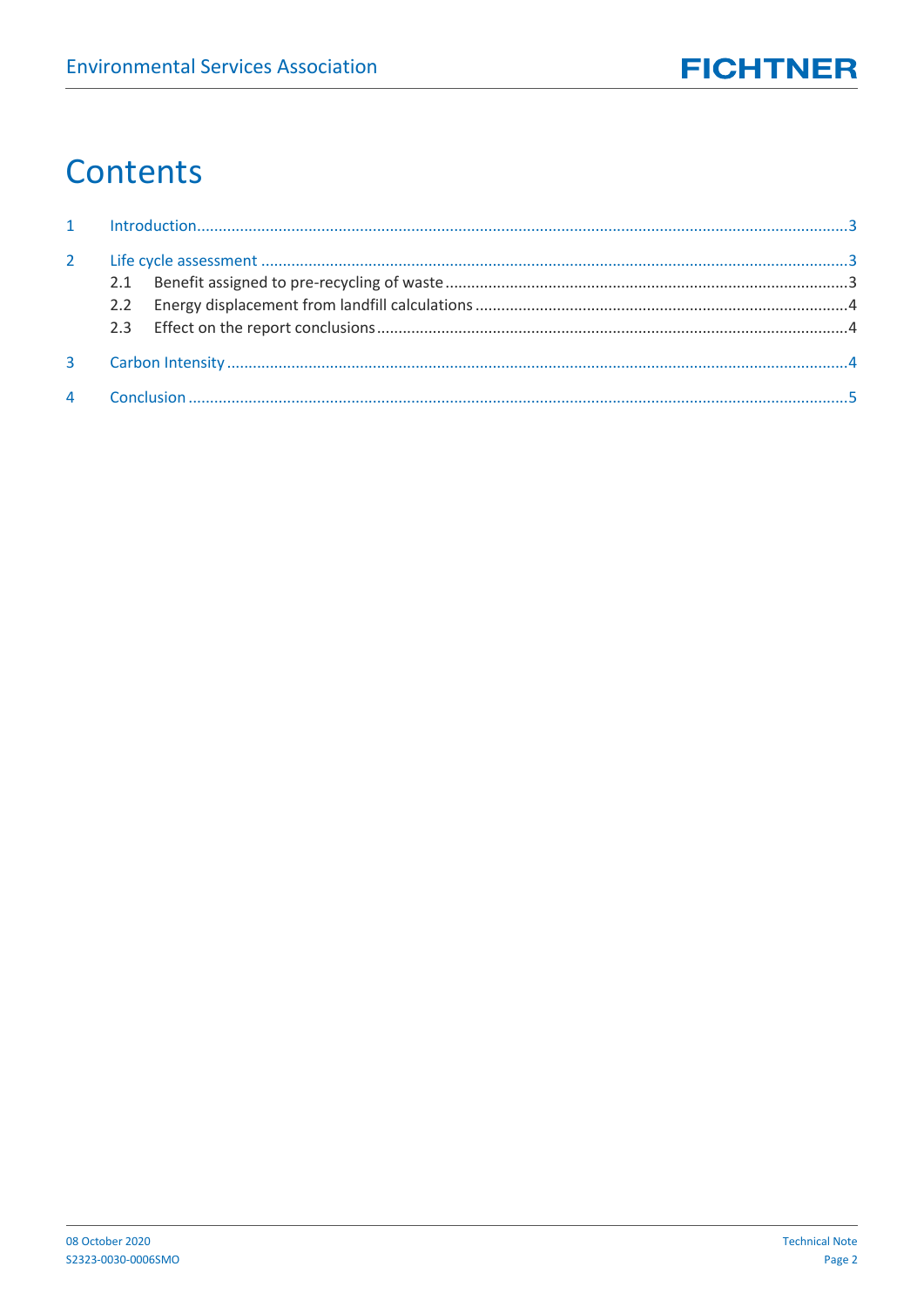### <span id="page-2-0"></span>1 Introduction

The Zero Waste Scotland (ZWS) Technical Report '*The climate change impacts of burning municipal waste in Scotland*' was published in October 2020. The report assesses the climate change impacts of burning residual municipal waste in Scotland by calculating the carbon intensity and greenhouse gas (GHG) emissions of six Energy from Waste (EfW) plants in 2018 in Scotland. The net GHG emissions per tonne of waste processed have been calculated using life cycle analysis for both EfW and landfill as an alternative waste management option.

Fichtner has been engaged by the Environmental Services Association (ESA) to develop a short technical note which provides commentary on specific aspects of the recent ZWS report. In particular, while the report is clearly set out and includes a life cycle assessment, we consider that there are two problems with the life cycle assessment which lead to inaccurate results. We also consider that comparing the carbon intensity of energy from waste plants with conventional power generation plants is potentially misleading.

In this note, we have concentrated on the comparison between landfill and the three conventional energy-from-waste plants. This is because the two gasification plants were not fully operational during the period considered and so were diverting waste to other EfW plants; and the heat only plant is much smaller and situated on an island, so is unlikely to be representative of other plants.

## <span id="page-2-1"></span>2 Life cycle assessment

#### <span id="page-2-2"></span>2.1 Benefit assigned to pre-recycling of waste

The report assigns additional carbon benefits to the pre-treatment for recycling of materials prior to incineration or disposal in a landfill. The report states that "about 10% of waste sent to landfill is sorted for recycling" (based on 2018 site returns data from a representative landfill site) and as a result carbon savings from recycled materials were estimated to be 84 kgCO<sub>2</sub>e/tonne of waste processed in a landfill (using carbon factors from the Scottish Carbon Metric). The equivalent figures for the three conventional energy from waste plants considered are 14, 78 and 20 kgCO<sub>2</sub>e/tonne of waste for plants EOP1, EOP2 and EOP3 respectively, with an average of 37.3 kgCO<sub>2</sub>e/tonne of waste. However, these figures include a contribution for metals recovered from the bottom ash, so the contribution from the pre-treatment of waste will be lower than this.

We suspect that this apparently poorer performance is because plants EOP1 and EOP3 do not include on-site recycling facilities. It is our understanding that these facilities manage their feedstock in line with SEPA's Thermal Treatment of Waste Guidelines by accepting a pre-processed residual waste, where recyclates have been removed in a pre-treatment facility (either offsite or, in one case, adjacent to the site) or via a robust source segregation collection service, so that only residual waste is processed within the waste incineration plant.

We consider that allowing extra benefit for the pre-treatment of the waste to remove recyclates puts an unfair disadvantage on those facilities which arrange for the recyclates to be removed offsite. It is also illogical, as it means that an EfW plant with an on-site pre-treatment plant performs much better than an EfW plant where pre-treatment is undertaken off-site, or where the waste is segregated at source.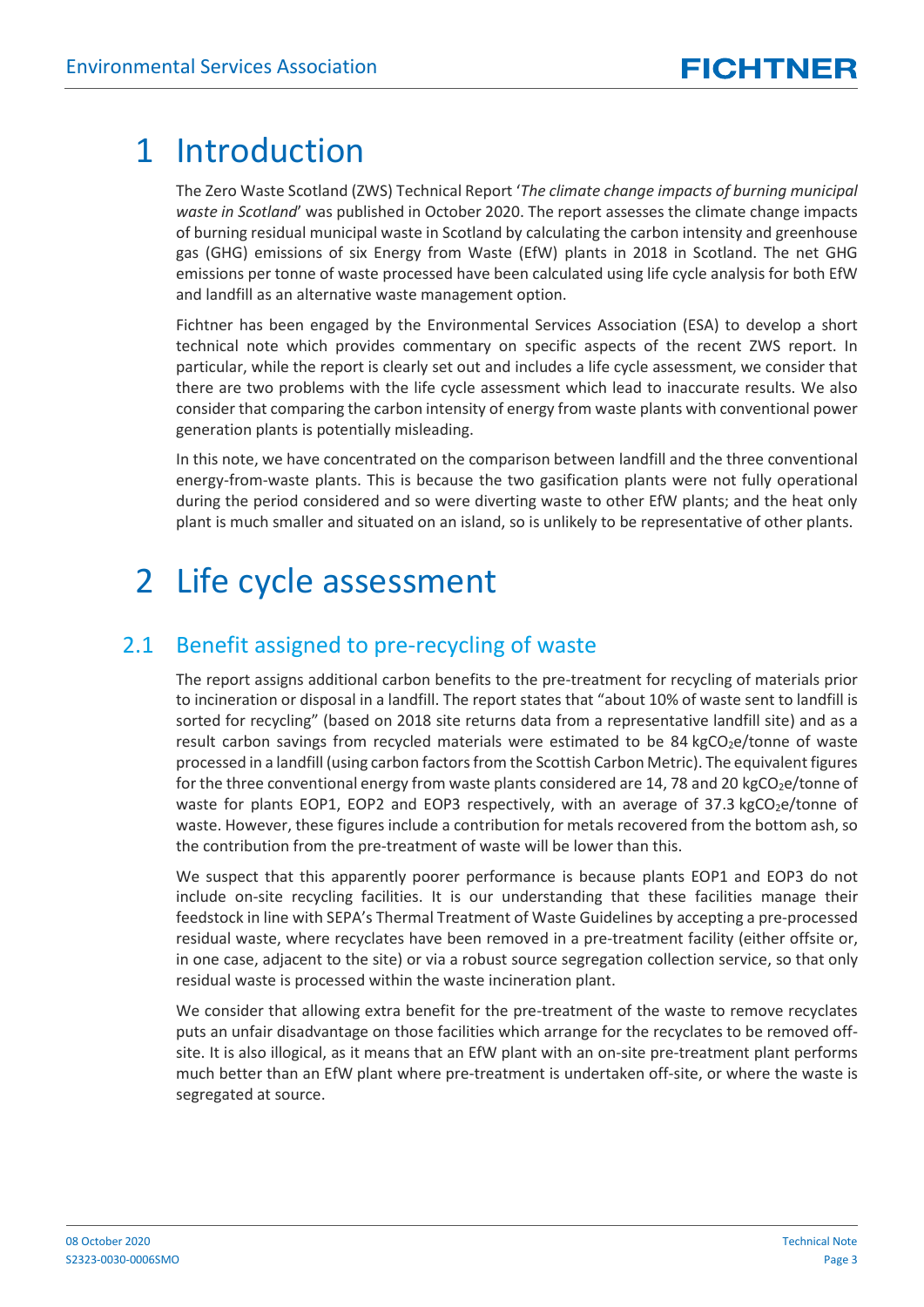#### 2.2 Energy displacement from landfill calculations

<span id="page-3-0"></span>The report states, in Table 6, that electricity generated from the collection of landfill gas displaces 122 kgCO<sub>2</sub>e/tonne of waste; and the report states in table 5, that electricity generated from the combustion of waste in a conventional energy from waste plant displaces  $97-127$  kgCO<sub>2</sub>e/tonne of waste. However, energy-from-waste plants generate considerably more electricity than landfill sites per tonne of waste, so these figures cannot be right.

We consider that the problem is equation 3 in the report:

Power generated per tonne of waste landfilled  $=$  Volume of methane captured and burnt  $\times$  Density of gas  $\times$  NCV of gas

This equation correctly calculates the total energy in the landfill gas used to generate electricity. However, not all of this energy is converted to electricity. The equation should take into account the efficiency of the landfill gas engine, which is typically around 36%<sup>1</sup>. This means that the benefit from energy displacement should be approximately  $44 \text{ kgCO}_2$ e/tonne.

#### <span id="page-3-1"></span>2.3 Effect on the report conclusions

The report concludes that sending one tonne of residual municipal waste to an electricity-only conventional EfW in Scotland in 2018 emitted an average 227 kgCO<sub>2</sub>e compared to 257 kgCO<sub>2</sub>e per tonne for a landfill. Therefore, processing waste in an EfW resulted in approximately 12% less GHG emissions.

If the extra carbon benefit from the pre-treatment of waste (including metals recovery) is removed for both scenarios, the emissions are calculated at approximately 282 kgCO<sub>2</sub>e per tonne of waste processed for EfW and approximately 341 kgCO<sub>2</sub>e per tonne of waste processed for landfill. If the error in energy displacement for landfill is corrected, the emissions increase to around 419 kgCO<sub>2</sub>e per tonne of waste processed for landfill. Therefore, we consider that processing waste in an EfW will result in approximately 33% less GHG emissions than disposal of the equivalent waste in a landfill, assuming that all the other assumptions in the ZWS report are correct.

## <span id="page-3-2"></span>3 Carbon Intensity

The comments above have focussed on the life cycle assessment calculations in section 3.2 of the ZWS report. The report also comments on the carbon intensity of power generation from energyfrom-waste plants and compares this to the carbon intensity of other forms of power generation.

However, this comparison is not reasonable. An energy-from-waste plant serves two purposes – it generates electricity and it processes residual waste, avoiding landfill. Other forms of power generation do not process residual waste. Therefore, for a fair comparison with other forms of power generation, energy from waste plants should be given a credit for the avoided greenhouse gas emissions from landfill. This approach is taken in the life cycle assessment part of the report, so it is misleading to also quote carbon intensity figures which ignore the displacement of landfill.

<sup>1</sup> DEFRA – Review of landfill methane emissions modelling (2014)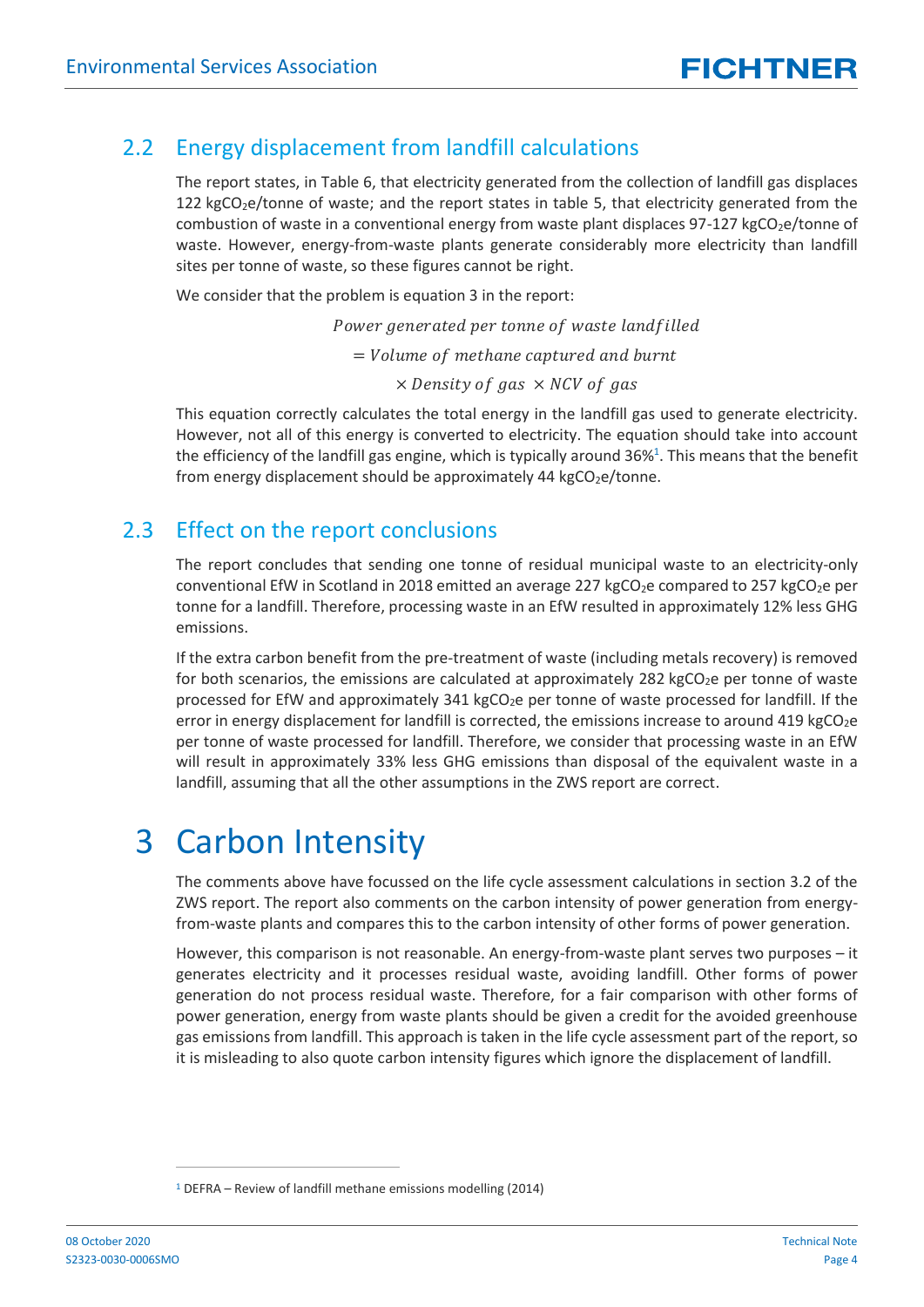### <span id="page-4-0"></span>4 Conclusion

We consider that ZWS should recalculate the life cycle assessment in the manner discussed above and republish the report.

We also consider that the report should not report the simple carbon intensity of power from EfW plants, as this is misleading. The carbon intensity should be calculated by giving a credit for the displacement of landfill, or the report should focus on the life cycle assessment.